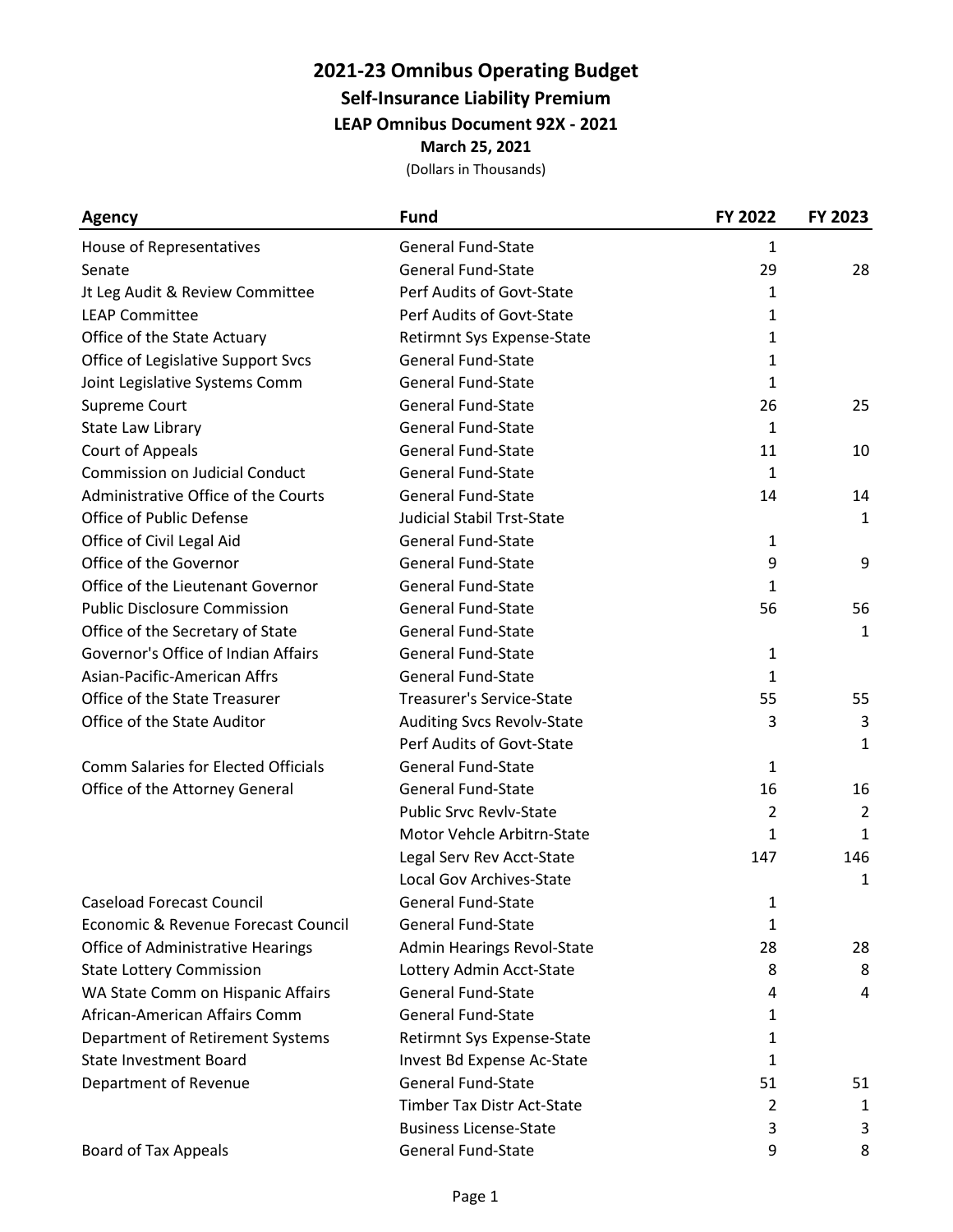#### **2021-23 Omnibus Operating Budget Self-Insurance Liability Premium LEAP Omnibus Document 92X - 2021 March 25, 2021**

| <b>Agency</b>                           | <b>Fund</b>                       | FY 2022        | FY 2023        |
|-----------------------------------------|-----------------------------------|----------------|----------------|
| Minority & Women's Business Enterp      | Minority & Business-State         | 83             | 83             |
| Office of Insurance Commissioner        | Insurance Comm Regul-State        | 59             | 58             |
|                                         | <b>Insur Commiss Fraud-State</b>  | 2              | 3              |
| <b>Consolidated Technology Services</b> | <b>CTS Revolving Acct-State</b>   | 4              | 5              |
| <b>State Board of Accountancy</b>       | <b>CPA Account-State</b>          | 3              | $\overline{4}$ |
| Bd of Reg Prof Eng & Land Surveyors     | Profess Engineers'-State          | 1              |                |
| <b>Forensic Investigations Council</b>  | Death Investigations-State        | 1              |                |
| Dept of Enterprise Services             | <b>Building Code Cncl-State</b>   |                | 1              |
| <b>Liquor and Cannabis Board</b>        | <b>General Fund-State</b>         | $\overline{2}$ | 3              |
|                                         | Dedicated Marijuana-State         | 59             | 59             |
|                                         | Liquor Revolving Acc-State        | 196            | 195            |
| Utilities and Transportation Comm       | <b>Public Srvc Revlv-State</b>    | 1              |                |
| Board for Volunteer Firefighters        | Volun Firefighters-State          | $\mathbf{1}$   |                |
| <b>Military Department</b>              | <b>General Fund-State</b>         | 27             | 26             |
| Archaeology & Historic Preservation     | General Fund-State                | 8              | 8              |
| WA State Health Care Authority          | <b>General Fund-State</b>         | 10             | 11             |
|                                         | <b>General Fund-Federal</b>       | 14             | 14             |
|                                         | St Hlth Care Admn Ac-State        | $\overline{2}$ | $\overline{2}$ |
|                                         | School Employees' In-State        | $\overline{2}$ | 1              |
| Human Rights Commission                 | <b>General Fund-State</b>         | 23             | 23             |
| <b>Criminal Justice Training Comm</b>   | <b>General Fund-State</b>         | 23             | 23             |
| Department of Labor and Industries      | <b>Accident Account-State</b>     | 138            | 139            |
|                                         | <b>Medical Aid Account-State</b>  | 138            | 139            |
| Department of Health                    | <b>General Fund-State</b>         | 18             | 19             |
|                                         | <b>General Fund-Federal</b>       | 49             | 50             |
|                                         | <b>General Fund-Local</b>         | 22             | 22             |
|                                         | <b>Health Prfessns Acct-State</b> | 15             | 14             |
|                                         | Safe Drink Wtr Acct-State         | 1              | $\mathbf{1}$   |
|                                         | Drinking Water Assis-Federal      | 5              | 4              |
| Department of Veterans' Affairs         | <b>General Fund-State</b>         | 52             | 52             |
|                                         | <b>General Fund-Local</b>         |                | 1              |
| Children, Youth, and Families           | <b>General Fund-State</b>         | 18,737         | 18,736         |
|                                         | <b>General Fund-Federal</b>       | 5,319          | 5,318          |
| <b>Department of Corrections</b>        | <b>General Fund-State</b>         | 3,442          | 3,442          |
| Dept of Services for the Blind          | <b>General Fund-State</b>         | 1              |                |
|                                         | <b>General Fund-Federal</b>       | $\overline{2}$ | 2              |
| <b>Employment Security Department</b>   | <b>General Fund-Federal</b>       | 4              | 4              |
|                                         | <b>General Fund-Local</b>         | 8              | 8              |
|                                         | Unemploy Comp Admin-Federal       | 52             | 52             |
|                                         | Admin Contingen Acct-State        | 1              | $\mathbf{1}$   |
|                                         | <b>Employment Service-State</b>   | 6              | 5              |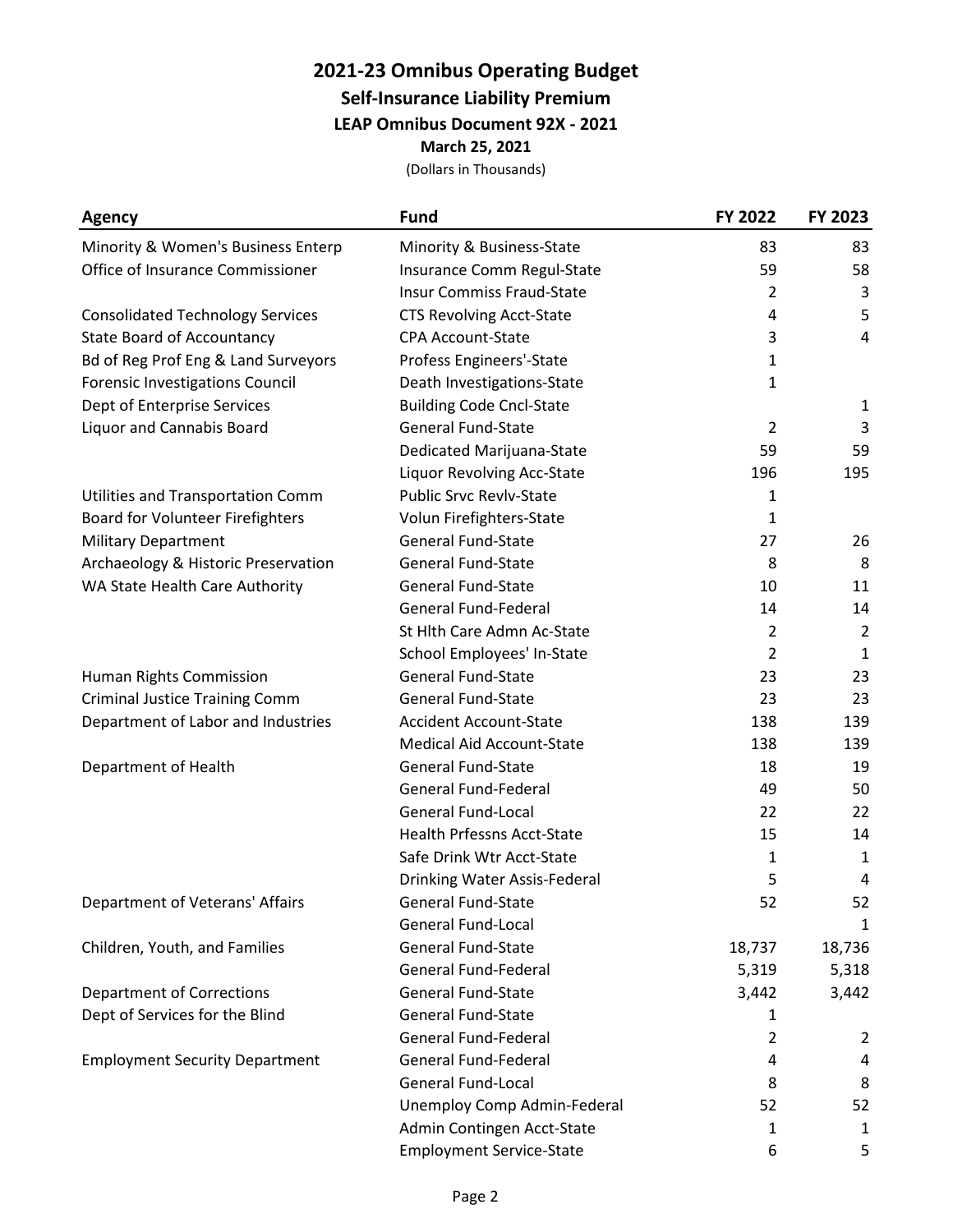### **2021-23 Omnibus Operating Budget Self-Insurance Liability Premium**

**LEAP Omnibus Document 92X - 2021**

**March 25, 2021**

| <b>Agency</b>                             | <b>Fund</b>                       | FY 2022        | FY 2023        |
|-------------------------------------------|-----------------------------------|----------------|----------------|
|                                           | Fam Med Lv Insurance-State        | 6              | 6              |
| Dept of Social and Health Services        | <b>General Fund-State</b>         | 3,616          | 3,615          |
|                                           | <b>General Fund-Federal</b>       | 1,413          | 1,412          |
| Columbia River Gorge Commission           | <b>General Fund-State</b>         | 1              |                |
| WA Pollution Liab Insurance Program       | Pollution Liab Insur-State        |                | 1              |
| <b>State Parks and Recreation Comm</b>    | Parks Renewal Acct-State          | 156            | 156            |
| <b>Recreation and Conservation Office</b> | <b>General Fund-State</b>         | 5              | 5              |
|                                           | <b>Recreation Resources-State</b> | 8              | 7              |
| Environ & Land Use Hearings Office        | <b>General Fund-State</b>         | 1              |                |
| <b>State Conservation Commission</b>      | <b>General Fund-State</b>         | 1              |                |
| Dept of Fish and Wildlife                 | <b>General Fund-State</b>         | 237            | 237            |
|                                           | Fish Wildlife Consv-State         | 247            | 247            |
| <b>Puget Sound Partnership</b>            | <b>General Fund-State</b>         | 5              | 5              |
|                                           | <b>General Fund-Federal</b>       | $\overline{2}$ | $\overline{2}$ |
|                                           | <b>Aquatic Lands Acct-State</b>   | 1              |                |
|                                           | <b>Model Toxics Oper-State</b>    | $\mathbf{1}$   |                |
| <b>Department of Natural Resources</b>    | <b>General Fund-State</b>         | 355            | 356            |
|                                           | Forest Development-State          | 182            | 182            |
|                                           | ORV/NonHiwy Veh Acct-State        | 20             | 20             |
|                                           | Surveys & Maps Acct-State         | 10             | 10             |
|                                           | <b>Aquatic Lands Acct-State</b>   | 42             | 41             |
|                                           | Res Mgmt Cost Acct-State          | 417            | 417            |
|                                           | <b>Surface Mining Recl-State</b>  | 15             | 16             |
|                                           | Disaster Response-State           | 14             | 14             |
|                                           | Forest & Fish Suppt-State         | 7              | 7              |
|                                           | <b>Forest Practices App-State</b> | 8              | 9              |
|                                           | Air Poll Contr Acct-State         | $\overline{2}$ | 1              |
|                                           | Model Toxics Oper-State           | 35             | 36             |
|                                           | NOVA Program Account-State        | 3              | 3              |
|                                           | Derelict Vessel Rmv-State         | 5              | 4              |
|                                           | Agric College Trst-State          | 10             | 10             |
| Department of Agriculture                 | <b>General Fund-State</b>         | 1              | $\mathbf{1}$   |
|                                           | <b>General Fund-Federal</b>       |                | $\mathbf{1}$   |
| Washington State Patrol                   | <b>General Fund-State</b>         | 506            | 507            |
| Department of Licensing                   | Real Estate Cmsn-State            | 2              | 1              |
|                                           | <b>Business Professions-State</b> | 3              | 2              |
| <b>Public Schools</b>                     | <b>General Fund-State</b>         | 8              | 8              |
| <b>Student Achievement Council</b>        | <b>General Fund-State</b>         | 8              | 10             |
|                                           | <b>General Fund-Federal</b>       | 2              | $\mathbf{1}$   |
|                                           | Workforce Ed Invest-State         | 1              |                |
| <b>Washington State University</b>        | General Fund-State                | 294            | 294            |